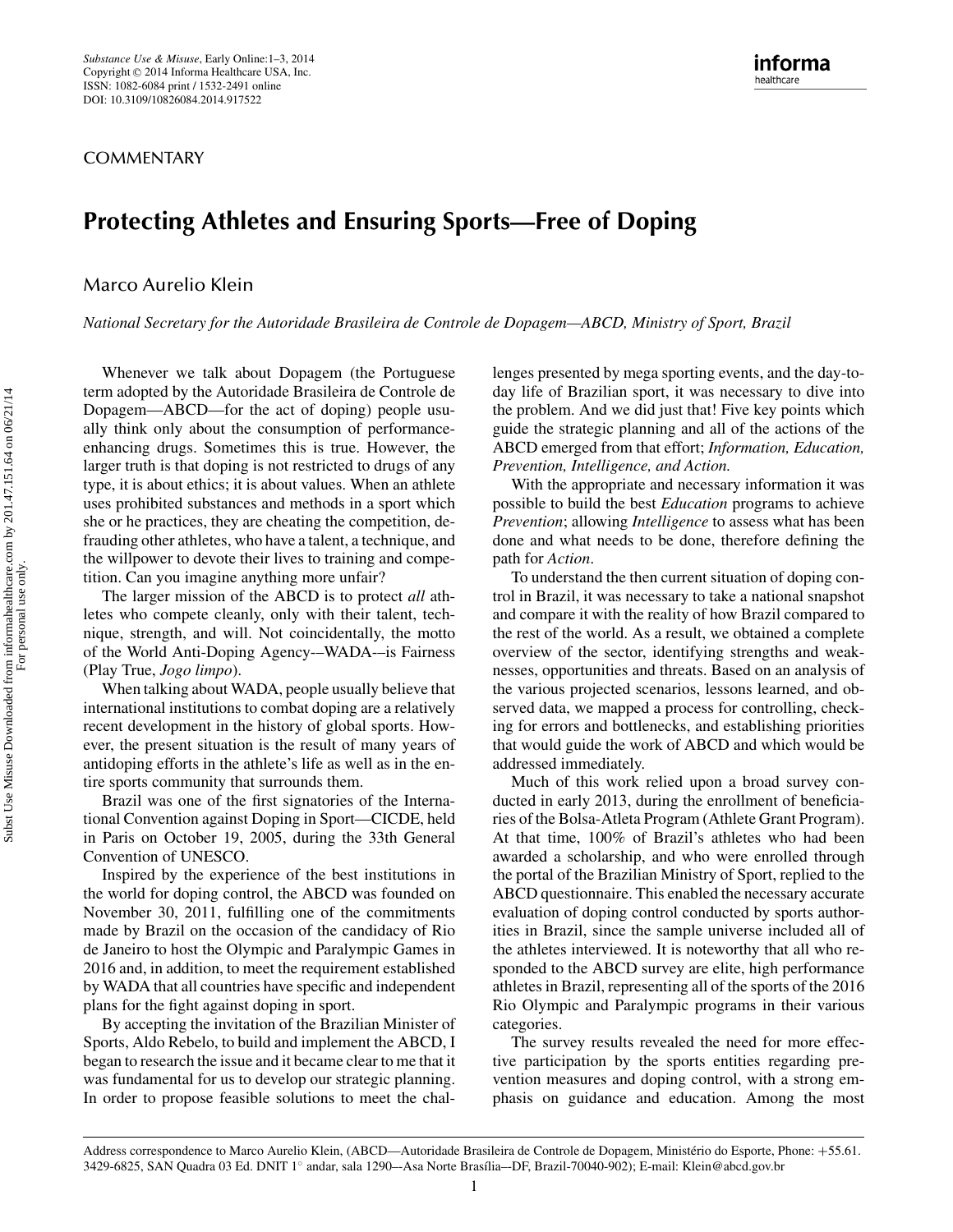disturbing findings revealed by the survey was, that only two out of 10 athletes in Brazil already had undergone some sort of doping control test and, that the majority did not seek the advice of authorities when taking a restricted drug. Moreover, only a few Brazilian athletes looked to The World Anti-Doping Agency's (WADA) website for help. Unfortunately, the web site has very little content in Portuguese, a situation which we at ABCD plan to remedy later this year by working together with WADA to increase the site's usefulness to Portuguese language speakers.

Based on this information, the establishment of the ABCD quickly became mandatory. We elected to adopt the "best practice" as our reference. Thus, to define the model for the structure and functioning of the ABCD, several national and international meetings were held with those responsible for policies to control and combat doping in various countries of the world. We worked together on several agreements of international cooperation which provide exchanges in strategic areas of intelligence, education programs, and the training of agents for doping control programs. Today, the ABCD attends major events of the international antidoping community, bringing to Brazil the best world practices in the fight against doping in sport.

The mission of the ABCD, the result of much internal discussion, reflects our philosophy of performance, that is, protecting doping-free athletes: "Consolidate doping awareness and advocate at the national level, the fundamental right of athletes to participate in sports competitions free from all forms of doping". In practice, it means that we have to promote and coordinate the fight against doping in sport in an independent and organized manner, in and out of competition, according to the guidelines established by WADA, and the protocols and commitments made by Brazil.

Another important task of the ABCD is support of the Laboratório Brasileiro de Controle de Dopagem—LBCD, at the Federal University of Rio de Janeiro (UFRJ), through assistance in obtaining the resources needed to expand and modernize its facilities, and as a mediator in agreements and partnerships with other areas of government.

When ABCD began its operation, one of the main difficulties faced by Brazil in the fight against doping was the lack of adequate procedures for the importation of controlled substances, in small quantities, for use as calibration standards and equipment in the Laboratório Brasileiro de Controle de Dopagem/Laboratório de Apoio ao Desenvolvimento Tecnológico—LBCD/LADETEC. Moreover, the lack of defined processes for transit of controlled and biological samples used in the analyses performed by the Laboratory, as well as the importation of sample collection kits, represented at the time, a huge obstacle to antidoping activities in Brazil. To resolve this problem, we participated, together with the Laboratory, in the development of revised guidelines and regulations with the Agência Nacional de Vigilância Sanitária-ANVISA (National Agency of Sanitary Vigilance), resulting in simplification of the importation of the materials used in the antidoping testing process. The creation of specific processes and the establishment of operational procedures brought about improvement in Brazil's capacity to deal with the basic needs for effectively intervening against doping.

Joint action with ANVISA resulted in changes implemented in the Bolsa-Atleta Program, the largest program of individual sponsorship of athletes in the world and managed by the Brazilian Ministry of Sport. Established in 2005, the Bolsa-Atleta Program is targeted at high performance athletes who obtained the best results in national and international competitions in their sport. The Bolsa-Atleta Program ensures support for athletes training in their respective competitions. Currently, the Bolsa-Atleta Program has more than 7,000 beneficiaries. Reaffirming the Brazilian commitment to fair play, all athletes, starting in 2012, when they joined the Bolsa Atleta program, also agreed to submit to doping control whenever notified by the federation of their sport or by the Brazilian Ministry of Sports through the ABCD, at any time of the year, in or out-of-competition.

We also prepared a Terms of Membership where the beneficiary (athlete) affirms in writing his commitment to know and to avoid substance use and/or methods that constitute a breach of the rules as described in the World Anti-Doping Code, which integrates the International Convention Against Doping in Sport (under penalty of suspension of financial support provided by the Bolsa-Atleta Program at the time of communication of the first adverse analytical finding). When doping is proven, the athlete may have their benefits cancelled and need to return funds already transferred, as well as other applicable penalties depending on the individual case, after final judgment by the Justice of Sport (a courts that judge all National Sports cases).

Along with the Terms of Membership, every athlete receives a copy of WADA's annually revised List of Prohibited Substances and Methods, a set of guidelines for the athlete's safety, and information that the athlete should share with their family, team support, and medical staff, as well as club officials, consulting them before they take any medication.

In 2012, the ABCD held its first out of competition doping control testing with the support of LBCD/LADETEC for the analysis of samples. This pilot action served to gather important information that assisted in the development of our Action Plan for 2014. Doping control testing was performed on members of the Bolsa-Atleta Program in more than 20 different sports. This preventive and health action was conducted in Brasilia, Rio de Janeiro, and São Paulo and performed under the supervision of the Autoridade Antidopagem de Portugal (ADoP) and included the participation of the most senior doping control officers of ADoP.

In 2014, our Test Distribution Plan provides for the implementation of doping controls encompassing all sports entities. The cost for conducting the tests will be fully subsidized by the ABCD. Twenty percent of the tests (urine and blood) will be conducted out of competition with athletes from the Bolsa-Atleta Program and the